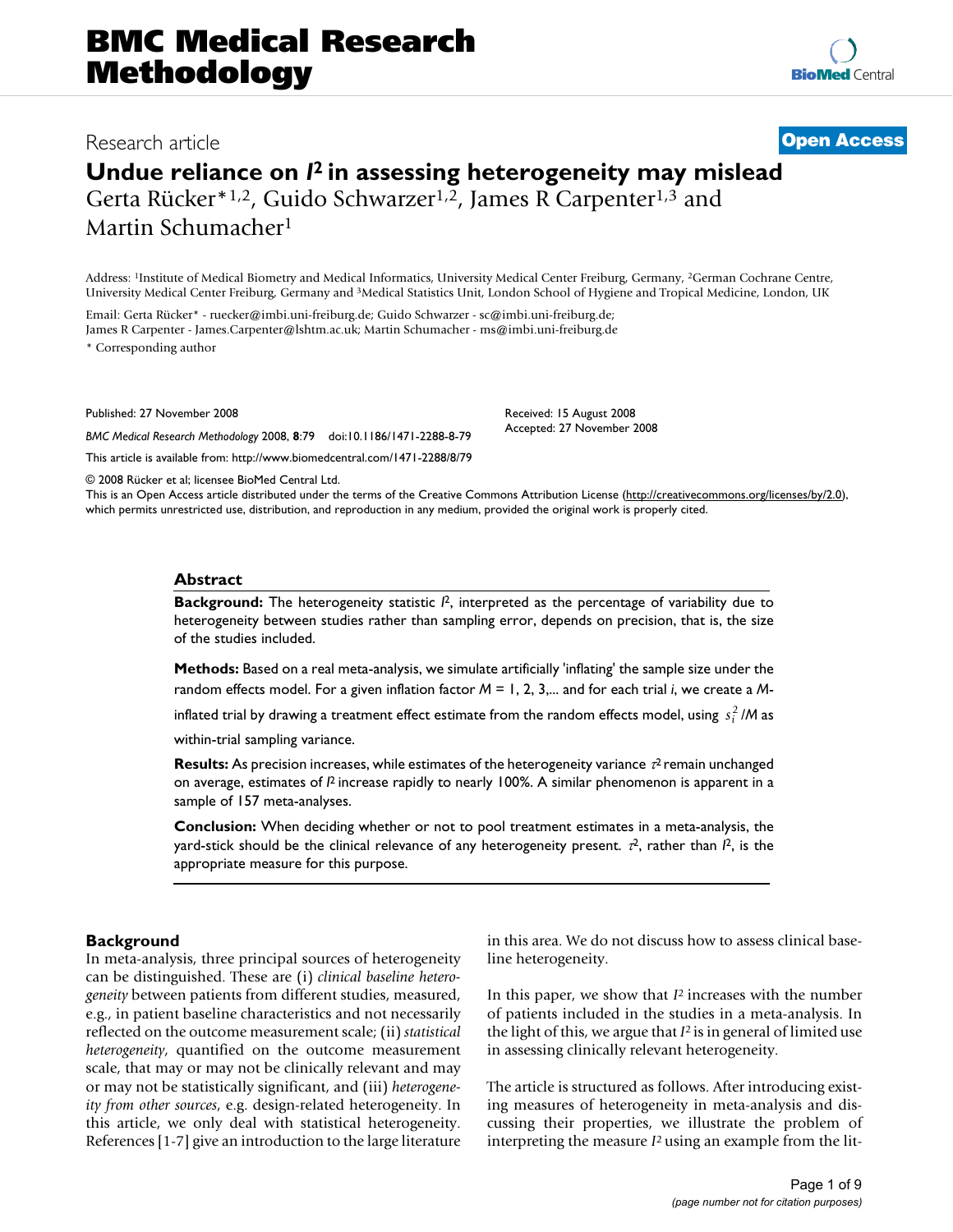erature. We then present a simulation study which explores the effect of sample size inflation on *I*2, and finally conclude with a discussion.

### **Methods**

Let *k* be the number of studies in a meta-analysis. Further, let *xi* be the within-study treatment effect estimate (e.g., a log odds ratio),  $s_i^2$  the within-study variance of  $x_i$ , and  $w_i$ the weight of study  $i$  ( $i = 1,..., k$ ). In this article, we always use inverse variance weights, that is,  $w_i = 1/s_i^2$  if the fixed effect model is used, and  $w_i = 1/(s_i^2 + \tau^2)$  if the random effects model is used (see below for definition and estimation of the heterogeneity variance  $\tau^2$ ). Several measures of statistical heterogeneity are widely used:

1. Cochran's *Q* statistic, which under the null hypothesis of no heterogeneity follows a χ2 distribution with *k* - 1 degrees of freedom [8]. Q is given by

$$
Q = \sum_{i=1}^{k} w_i \left( x_i - \frac{\sum w_j x_j}{\sum w_j} \right)^2;
$$

2. Higgins' and Thompson's *I*2, derived from Cochran's *Q* by defining [4]

$$
I^2 = \max\left\{0, \frac{Q-(k-1)}{Q}\right\};
$$

3. the between-study variance,  $\tau^2$ , as estimated in a random effects meta-analysis. There are several proposals for estimating  $\tau^2$  in a meta-analysis, such as the REML estimator or the Hedges-Olkin estimator [5-7,9]. Nevertheless, most reviewers use the moment-based estimate of  $\tau^2$  [10], implemented in RevMan [11] and calculated as

$$
\hat{\tau}^2 = \max \left\{ 0, \frac{Q - (k-1)}{\sum w_i - \frac{\sum w_i^2}{\sum w_i}} \right\};
$$

4. *H*2, derived from Cochran's *Q* by defining [4]

$$
H^2=\frac{Q}{k{-}1},
$$

and

5. *R*2, similar to *H*2 and calculated from τ2 and a so-called 'typical' within-study variance  $\sigma^2$  (which must be estimated), and defined as:

$$
R^2 = \frac{\tau^2 + \sigma^2}{\sigma^2}.
$$

As seen here, and described elsewhere [4], some measures are directly related, and others approximately related. Table 1 shows key properties of the various measures; more details are given in [4]. In summary:

1. *Q*, which follows a  $\chi^2$  distribution with  $k$  - 1 degrees of freedom under  $H_0$ , is the weighted sum of squared differences between the study means and the fixed effect estimate. It always increases with the number of studies, *k*, in the meta-analysis.

2. In contrast to *Q*, the statistic *I*2 was introduced by Higgins and Thompson [4] as a measure independent of *k*, the number of studies in the meta-analysis. *I*2 is interpreted as the percentage of variability in the treatment estimates which is attributable to heterogeneity between studies rather than to sampling error.

3.  $\tau^2$  describes the underlying between-study variability. Its square root,  $\tau$ , is measured in the same units as the out-

| Measure           | measured on |               | increasing with                    |                             |
|-------------------|-------------|---------------|------------------------------------|-----------------------------|
|                   | scale       | range         | number of studies in meta-analysis | precision (size of studies) |
| Q                 | absolute    | $[0, \infty)$ | yes                                | yes                         |
| $\mathsf{I}^2$    | percent     | [0, 100%]     | no                                 | yes                         |
| $\tau$ , $\tau^2$ | outcome     | $[0, \infty)$ | no                                 | no                          |
| H, H <sup>2</sup> | absolute    | $[1, \infty)$ | no                                 | yes                         |
| R, R <sup>2</sup> | absolute    | $[1, \infty)$ | no                                 | yes                         |

#### **Table 1: Properties of measures of heterogeneity.**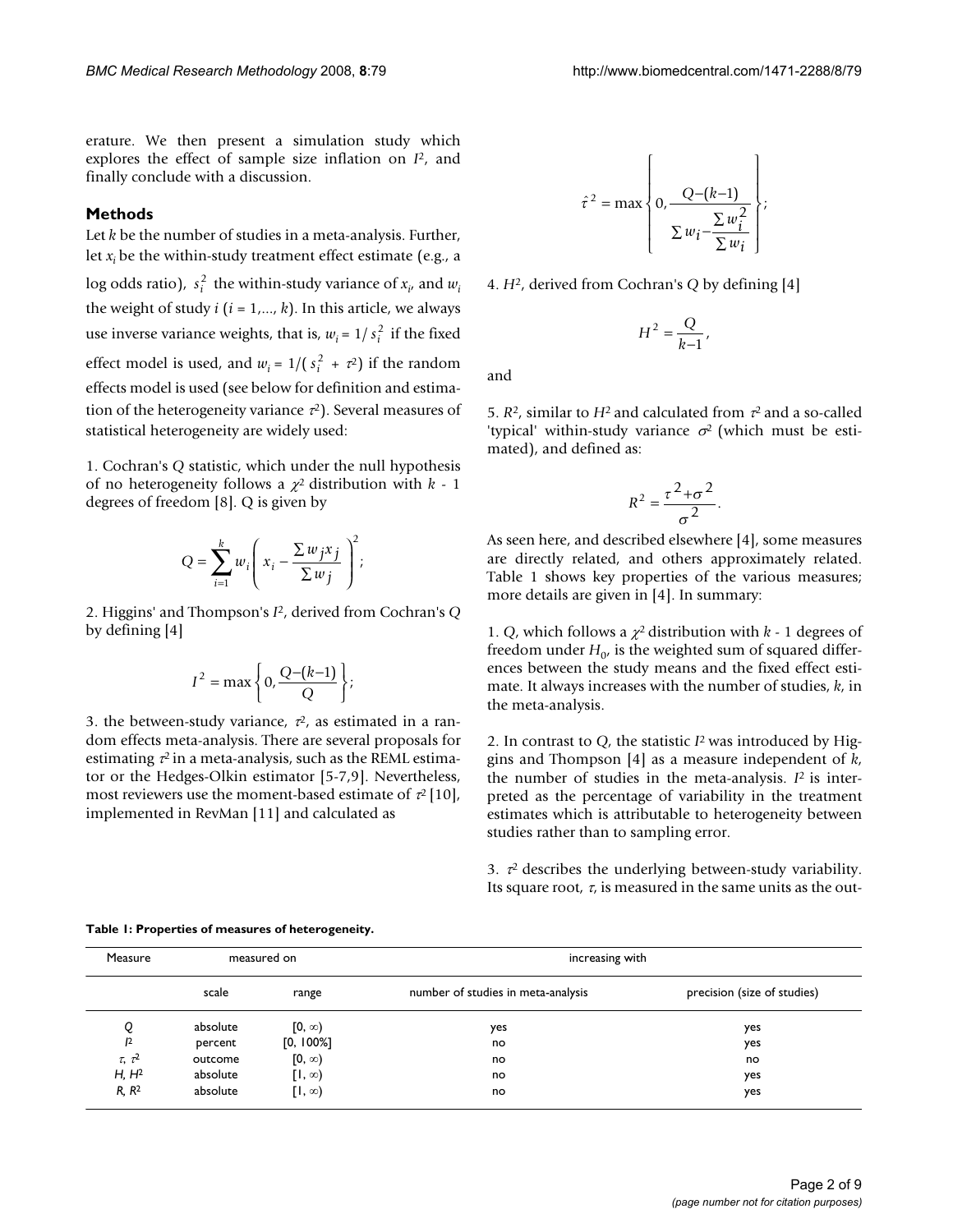come. Its estimates do not systematically increase with either the number, or size, of studies in a meta-analysis.

4. *H*2 is a test statistic. It describes the relative difference between the observed *Q* and its expected value in the absence of heterogeneity. Thus it does not systematically increase with the number of studies [4]. *H* corresponds to the residual standard deviation in a radial (Galbraith) plot [12]. *H* = 1 indicates perfect homogeneity.

5. *R*2 is the square of a statistic *R* which describes the inflation of the random effects confidence interval compared to that from the fixed effect model. It does not increase with  $k$ .  $R^2 = 1$  indicates perfect homogeneity [4].

Notice that, in contrast to τ2, the measures *Q*, *I*2, *H* and *R* all depend on the precision, which is proportional to study size [13]. Thus, given an underlying model, if the study sizes are enlarged, the confidence intervals become smaller and the heterogeneity, measured (say) using *I*2, increases. This is reflected in the interpretation: As *I*2 is the percentage of variability that is due to between-study heterogeneity, 1 - *I*2 is the percentage of variability that is due to sampling error. When the studies become very large, the sampling error tends to 0 and *I*2 tends to 1. Such heterogeneity may not be clinically relevant.

We now explore this further using simulation. Note first that simply looking at the effect of scaling up all sample sizes by a common factor (leaving their treatment effects unchanged) is not appropriate. This is because if study sizes were truly to increase, estimates would approach the true value for each study and not be fixed at the original observed value. Instead, we simulate under the random effects model. Under this model,  $\mu$  and  $\tau^2$  are assumed constant, and the total variance in study *i* is  $\sigma_i^2 + \tau^2$ , which decreases with increasing study sample size, eventually tending to  $\tau^2$ .

#### *Study size inflation based on the random effects model*

Suppose in a meta-analysis trial *i* reports treatment effect estimate  $x_i$  (e.g., on the log odds scale) with observed sam-

pling variance  $s_i^2$ . Let  $\tau^2$  denote the heterogeneity variance. The model is

$$
x_i = \mu + \sqrt{\sigma_i^2 + \tau^2} t_i, \quad t_i \sim N(0, 1),
$$

where  $\mu$  is the average treatment effect. For a given inflation factor  $M = 1, 2, 3, \dots$ , the model with inflated sample size (corresponding to an *M*-fold increase in precision) is

$$
x_{M,i} = \mu + \sqrt{\sigma_i^2 / M + \tau^2} t'_i, \quad t'_i \sim N(0,1).
$$

We generate an illustrative meta-analysis for each inflation factor. For each trial in each meta-analysis, we generate a random *M*-inflated trial by drawing a treatment effect estimate  $x_{M,i}$  from this model, using  $s_i^2/M$  as the within-trial sampling variance and the DerSimonian-Laird estimate  $\hat{\tau}^2$  for the heterogeneity parameter  $\tau^2$ .

#### **Results**

We use data from a large meta-analysis (of 70 trials) to estimate the effect of thrombolytic therapy in acute myocardial infarction [14]. The original analysis using the fixed effects model (Mantel-Haenszel method) gives an odds ratio of 0.747 with a 95% confidence interval (95% CI) of [0.705; 0.792]. Using the random effects model, the odds ratio is 0.732, 95% CI [0.664; 0.808]. The DerSimonian-Laird estimate of  $\tau^2$  is 0.018 (*H* = 1.11, 95% CI [1; 1.29], *I*2 = 18.6%, 95% CI [0%; 40.1%]). As *Q* = 85, *p* = 0.0953, there is no evidence of heterogeneity.

We now explore the effect of increasing *M*. Figure 1 shows forest plots of the original meta-analysis along with illustrative meta-analyses generated for *M* = 4, 16 and 64. The behavior of the heterogeneity measures is shown in Table 2. It is clear that while the variation in  $\tau^2$  is essentially random, the values of *Q*, *H* and *I*2 increase rapidly with increasing sample size.

**Table 2: Effect of increasing within trial precision (factor** *M***) on heterogeneity measures (data in [14]).**

| Factor | Measure     |                        |                      |                     |  |
|--------|-------------|------------------------|----------------------|---------------------|--|
| M      | $\hat{r}^2$ | $Q$ ( <i>P</i> -value) | 12                   | Н                   |  |
|        | 0.018       | 85 (0.0953)            | 18.6% [0%; 40.1%]    | $1.11$ [1; 1.29]    |  |
| 4      | 0.008       | 98 (0.0135)            | 29.2% [4.5%; 47.6%]  | $1.19$ [1.02; 1.38] |  |
| 16     | 0.027       | 454 (< 0.000 l)        | 84.8% [81.4%; 87.5%] | 2.56 [2.32; 2.83]   |  |
| 64     | 0.028       | 1708 (< 0.0001)        | 96.0% [95.4%; 96.5%] | 4.98 [4.65; 5.32]   |  |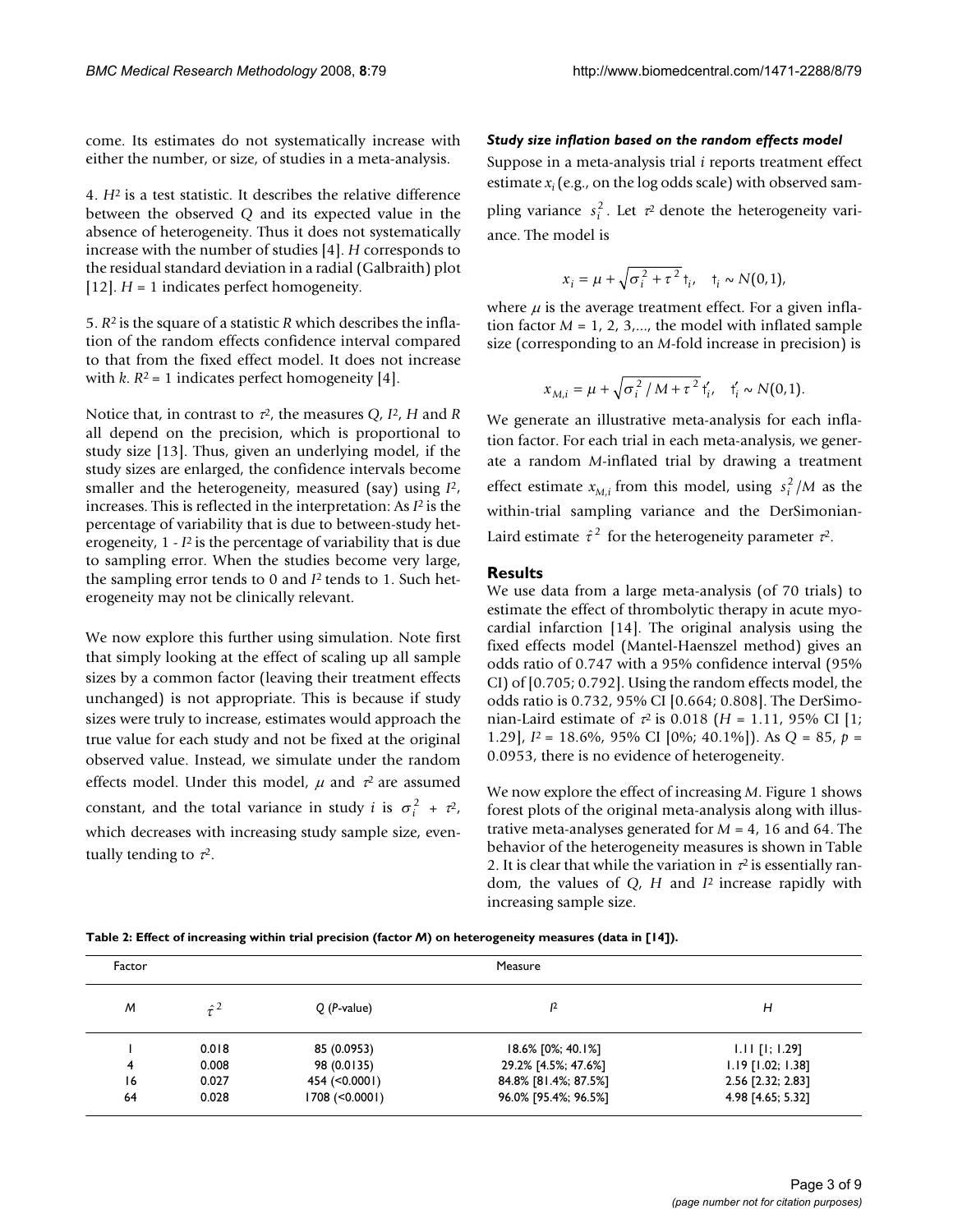

#### Top left panel: Meta-analysis of **Figure 1** thrombolytic therapy in acute myocardial infarction [14]

**Top left panel: Meta-analysis of thrombolytic therapy in acute myocardial infarction** [14]. Other plots: illustrative randomly sampled versions of the same meta-analysis with sample-size inflation factors of *M* = 4, 16 and 64 (details in text).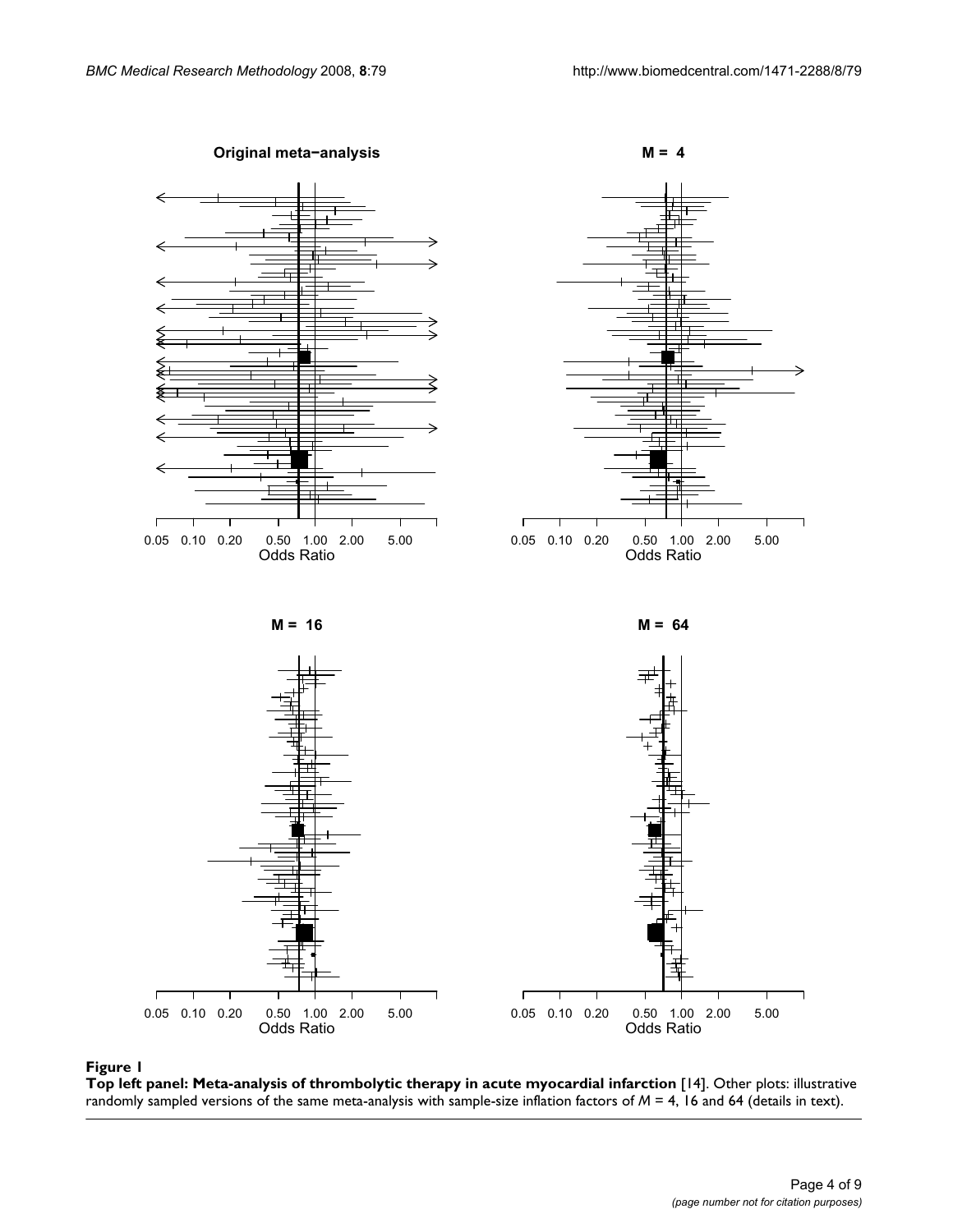

Within-study variation, decreasing with increasing **Figure 2** sample size while heterogeneity remains constant **Within-study variation, decreasing with increasing sample size while heterogeneity remains constant**. Details in text.

Figures 2 and 3 give two other perspectives on this. Figure 2 shows that as *M* increases,  $\tau^2$  varies randomly, while (i) the average of the within study variances; (ii) the estimated total variance (under the model), and (iii) the observed total variance, all decrease rapidly with increasing *M*. Using the same data, Figure 3 shows how *I*<sup>2</sup> behaves. Note how rapidly it approaches 100%.

#### *Empirical evaluation: a sample of meta-analyses*

In order to examine the behavior and the order of magnitude of *I*2 empirically, we further looked at a sample of 157 meta-analyses with binary endpoints. This data set was kindly provided by Peter Jüni [15]. We calculated  $\tau^2$ and *I*2 for each meta-analysis. Further, for each meta-analysis, we calculated the median study size of the contributing studies, denoted  $n_i$ ,  $i = 1,..., 157$ . After excluding all meta-analyses with both  $\tau^2 = I^2 = 0$  ( $n = 58$ ), we fitted a linear model to the remaining 99 meta-analyses with *I*2 as

outcome and  $\hat{\tau}_i$  and log  $n_i$  as covariates (thus implicitly assuming a log-normal distribution for study size).

As expected, *I*<sup>2</sup> increases with both heterogeneity ( $\beta_{\tau}$  = 65.873, SE = 4.788,  $p = 0.000$ ) and median study size ( $\beta_{\text{loc}}$ ) *<sup>n</sup>*= 8.503, SE = 1.460, *p* = 0.000). The residual standard error is 13.07 with an adjusted  $R_{adj}^2 = 0.6621$  (*F* = 97.01,  $df = 96$ ,  $p = 0.000$ . That is, even after adjusting for between-study variance  $\tau^2$ ,  $I^2$  depends strongly on study size. Figure 4 illustrates the results.

Light, grey and black dots and regression lines correspond to the first, second and third tercile of the distribution of  $\tau^2$ . Within each class of meta-analyses,  $I^2$  is increasing with median study size.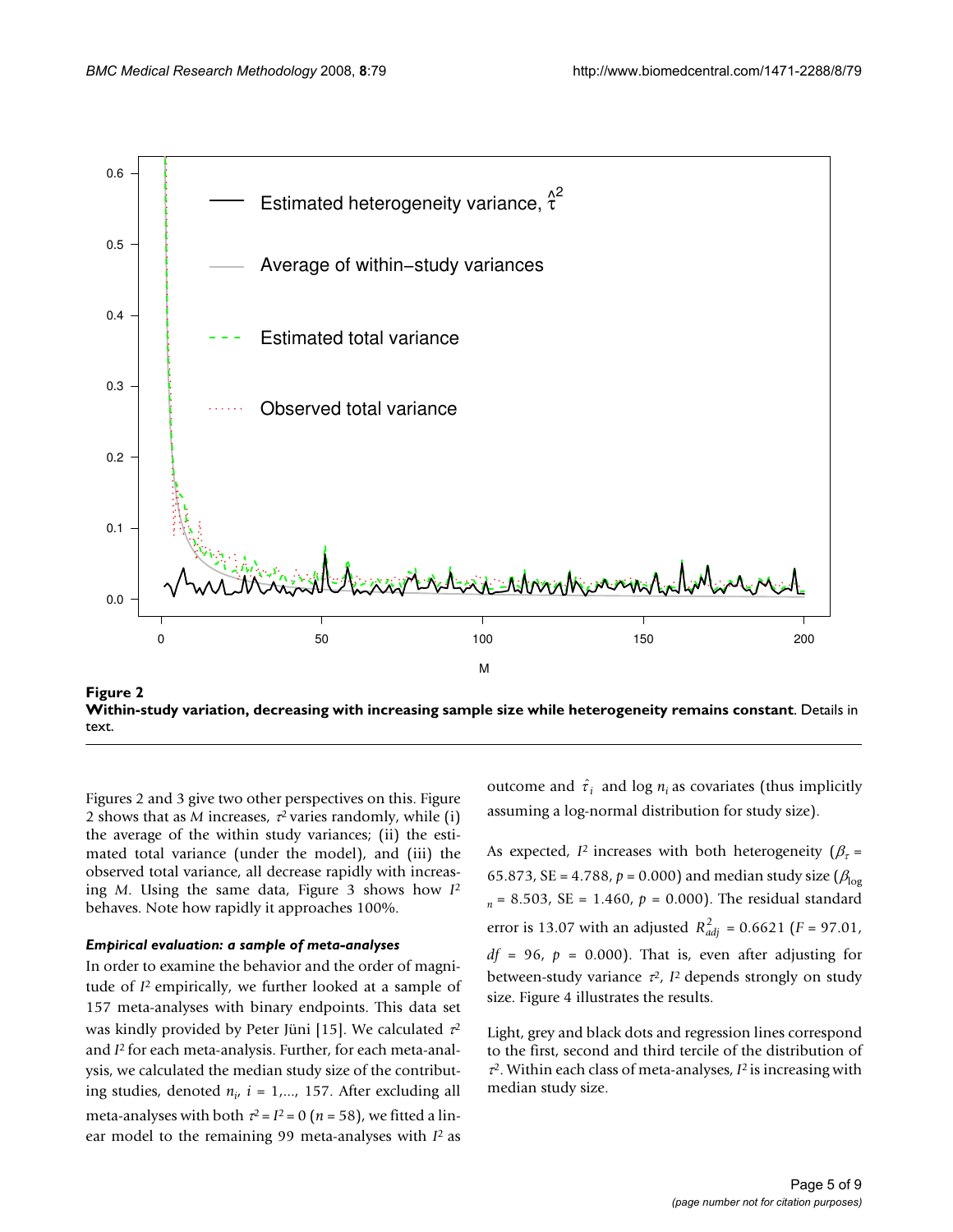

Percentage *I* Figure 2) **Figure 3** 2 of variation due to heterogeneity rather than to sampling error against sample size (same simulation data as in **Percentage** *I***2 of variation due to heterogeneity rather than to sampling error against sample size (same simulation data as in Figure 2)**.

#### **Discussion**

The main advantage of the statistic *I*2 is that it does not depend on the number of studies in a meta-analysis. Thus, using *I*2 instead of *Q*, it is possible to compare the statistical heterogeneity of meta-analyses with different numbers of studies [4]. Also, *I*2 is easily interpreted by clinicians as the percentage of variability in the treatment estimates which is attributable to heterogeneity between studies rather than to sampling error.

However, an immediate (but often overlooked) consequence of this interpretation is that *I*2 increases with the number of patients included in the studies in a meta-analysis. In a recent simulation using continuous outcomes, others found empirically that *I*2 increased with increasing numbers of patients per trial though  $\tau^2$  was kept fixed [16]. Unfortunately, as demonstrated by a recent empirical study [17], reviewers seem to be unaware of this when they use *I*2 to decide whether to pool studies in a metaanalysis. Some authors also seem to be reluctant to call *I*<sup>2</sup> a statistic, using instead words such as metric [18], index [19], or even point estimate  $[17,18,20]$ . On the other hand, the term 'statistical test' is used in connection with *I*<sup>2</sup> in one of these references [20], p. 915. In another reference [18], the authors proposed an algorithm for a sensitivity analysis that successively excludes 'outlying' trials until *I*2 falls below a prespecified level. In response to this [21], Higgins showed that the exclusion of a large trial with its effect close to the pooled estimate can be the most efficient way to reduce *I*2.

Our simulation highlights the problem of interpreting heterogeneity measured by *I*2 as clinical heterogeneity. This is analogous to interpreting statistically significant effects ( $P < 0.05$ ) as clinically relevant. In our view the decision on whether or not to pool studies in a meta-analysis should not solely be based on *I*2. Instead, studies with relatively large *I*2 may usefully be pooled when the clinically relevant heterogeneity (in efficacy and covariates) is acceptably small.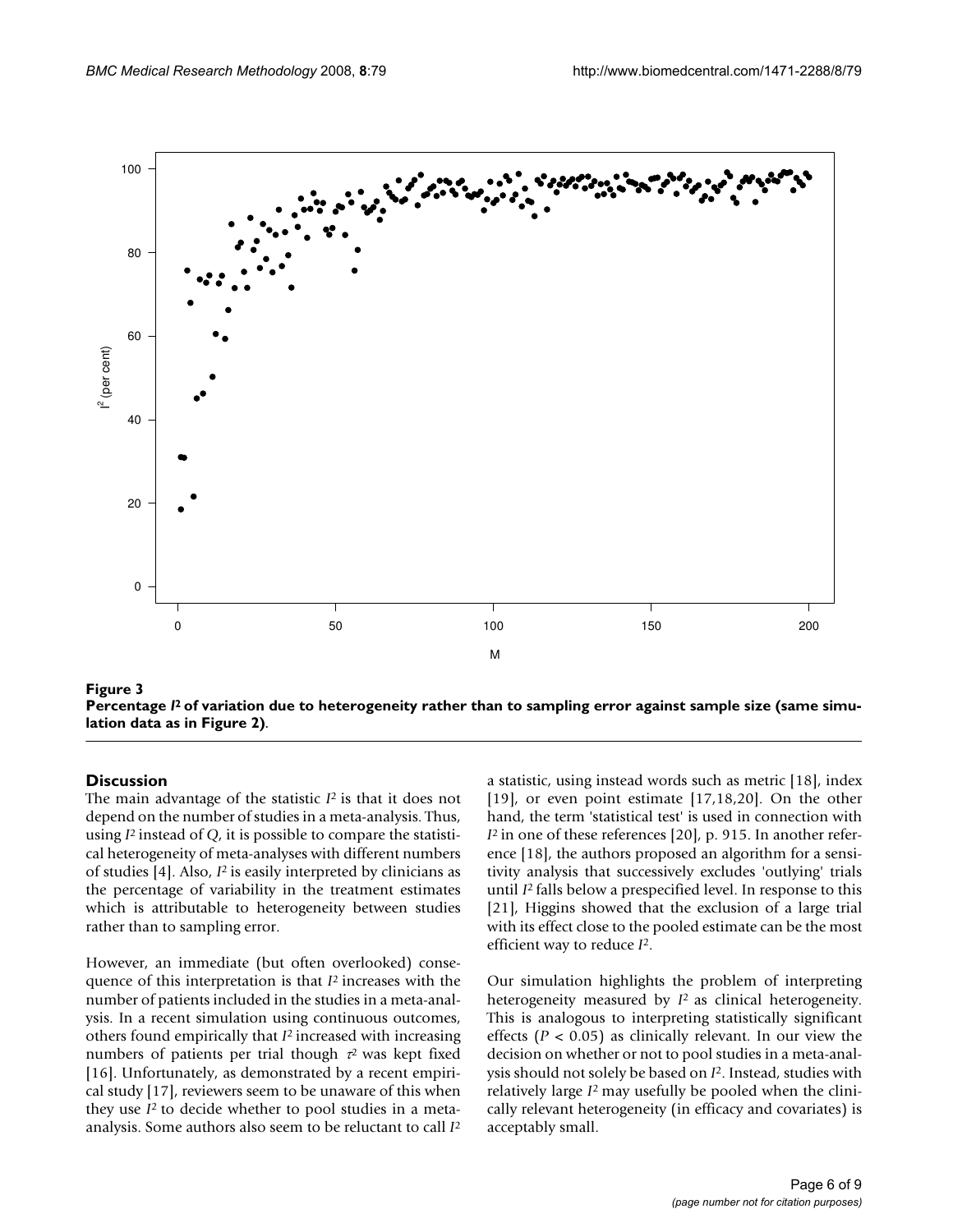

*I I***I** *I***I** *I I***I** *I I I I I I I I I I I***2 against median study size in a sample of 157 meta-analyses**. Light, grey and black dots and regression lines correspond to the first, second and third tercile of the distribution of  $\tau^2$ .

Further, as  $\tau$  is measured on the same scale as the outcome, it can be directly used to quantify variability. Indeed, clinically meaningful heterogeneity on the outcome scale could be pre-specified. Thus, in advance a reviewer may decide that three studies with odds ratios of 0.8, 1 and 1.25 cannot be pooled; in other words the relative effect ratios of  $0.8 = 1/1.25$  are too great. This corresponds to a standard deviation  $\tau_0$  = - log 0.8 = log 1.25 = 0.22 =  $\sqrt{0.05}$  on the log scale and thus a threshold of  $\tau_0^2$ = 0.05 for the heterogeneity variance  $\tau^2$ .

While Higgins and Thompson in their papers [4,22] thoroughly described the properties of the various measures and distinguished between them, we feel current guidelines are likely to let misconceptions persist. For example,

the 'Cochrane Handbook for Systematic Reviews of Interventions' (outdated Version 4.2.6, page 138) stated 'A value [of *I*2] greater than 50% may be considered as substantial heterogeneity'. The recent Version 5.0.1, while admitting that 'thresholds for the interpretation of *I*2 can be misleading, since the importance of inconsistency depends on several factors', nevertheless lists overlapping ranges of *I*2 which provide 'a rough guide to interpreta-

**Table 3: Ranges for interpretation of** *I***2 following the Cochrane Handbook for Systematic Reviews of Interventions (Version 5.0.1) [23].**

| $0\%$ to $40\%$ | might not be important                  |
|-----------------|-----------------------------------------|
| 30% to 60%      | may represent moderate heterogeneity    |
| 50% to 90%      | may represent substantial heterogeneity |
| 75% to 100%     | considerable heterogeneity              |
|                 |                                         |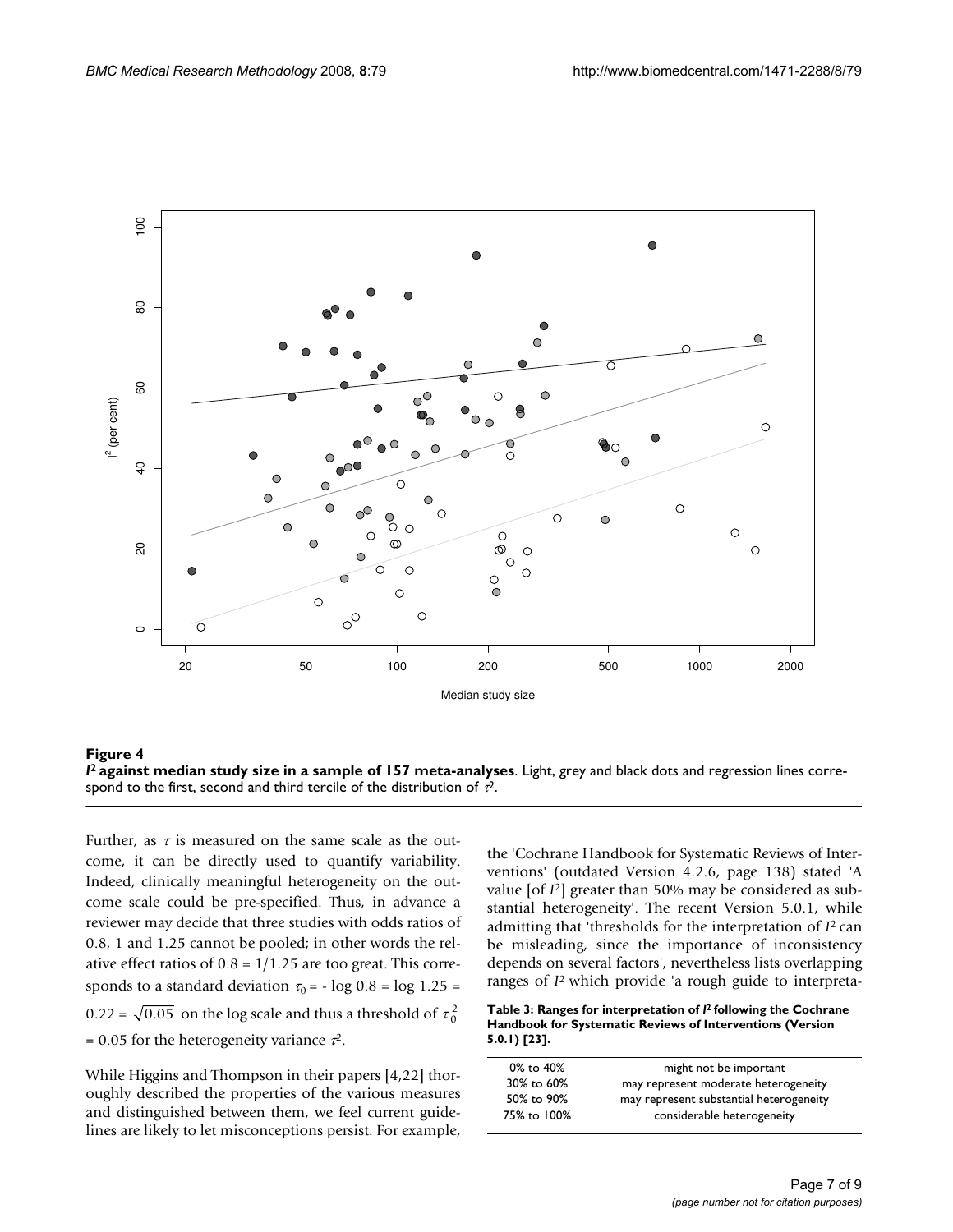tion' (see Table 3) [23]. The result is that some reviewers conclude that studies must not be pooled if *I*2 > 50% [24,25]. By contrast, Section 9.5.4 of the handbook states 'The choice between a fixed-effect and a random-effects meta-analysis should never be made on the basis of a statistical test of heterogeneity'. Further some methodologists discourage reviewers from using tests for funnel plot asymmetry if  $I^2$  > 50% [26].

We believe the interpretation issues stem from the concept of *I*2 as 'the proportion of variance (un)explained', referred to as 'widely familiar' to clinicians by Higgins and Thompson [4] (Section 4). However, there is a fundamental difference between the interpretation of the coefficient of determination  $R_{reg}^2$  in regression analysis, which is subconsciously invoked by this phrase, and that of  $I_2$ : On the one hand,  $R_{reg}^2$  (that is, the square of the correlation coefficient) is a measure of the association between the dependent and the independent variable, which homes in on the true value as the sample size increases. However, *I*<sup>2</sup> tends to 100% as the number of patients increases. Although one may argue that the 'unit' corresponding to the 'observation' in a regression is the study, not the patient, this link is only strictly valid if sample size of new studies are distributed similarly to those of existing studies. This is not universally true. Often small trials are followed by larger ones. Thus *I*2 will tend to increase artificially as evidence accumulates.

To address this, more weight should be given to often overlooked comments by Higgins and Thompson, [4], p 1545, who state 'Note that we do not propose that our measure should be independent of the precisions of estimates observed in the studies. Thus sets of studies with identical heterogeneity  $\tau^2$ , but with different degrees of sampling error  $\sigma^2$ , will produce different measures.... Describing the underlying between-study variability ... can best be achieved simply by estimating the betweenstudy variance, τ2.'

#### **Conclusion**

When deciding whether or not to pool treatment estimates in a meta-analysis, the yard-stick should be the clinical relevance of any heterogeneity present.  $\tau^2$ , rather than *I*2 is the appropriate measure for this purpose.

#### **Competing interests**

The authors declare that they have no competing interests.

#### **Authors' contributions**

GR proposed the model for sample size inflation, did all calculations and wrote the first draft of the manuscript. GS, JC and MS contributed to the writing and approved the final version.

#### **Acknowledgements**

GR and JC are funded by Deutsche Forschungsgemeinschaft (FOR 534 Schw 821/2-2). The authors wish to thank Peter Jüni for providing data and all reviewers and Douglas G Altman for helpful discussion.

#### **References**

- 1. Hardy RJ, Thompson SG: **[Detecting and describing heterogene](http://www.ncbi.nlm.nih.gov/entrez/query.fcgi?cmd=Retrieve&db=PubMed&dopt=Abstract&list_uids=9595615)[ity in meta-analysis.](http://www.ncbi.nlm.nih.gov/entrez/query.fcgi?cmd=Retrieve&db=PubMed&dopt=Abstract&list_uids=9595615)** *Statistics in Medicine* 1998, **17:**841-856.
- 2. Thompson SG, Sharp SJ: **[Explaining heterogeneity in meta-anal](http://www.ncbi.nlm.nih.gov/entrez/query.fcgi?cmd=Retrieve&db=PubMed&dopt=Abstract&list_uids=10521860)[ysis: A comparison of methods.](http://www.ncbi.nlm.nih.gov/entrez/query.fcgi?cmd=Retrieve&db=PubMed&dopt=Abstract&list_uids=10521860)** *Statistics in Medicine* 1999, **18:**2693-2708.
- 3. Engels EA, Schmid CH, Terrin N, Olkin I, Lau J: **[Heterogeneity and](http://www.ncbi.nlm.nih.gov/entrez/query.fcgi?cmd=Retrieve&db=PubMed&dopt=Abstract&list_uids=10861773) [statistical significance in meta-analysis: An empirical study of](http://www.ncbi.nlm.nih.gov/entrez/query.fcgi?cmd=Retrieve&db=PubMed&dopt=Abstract&list_uids=10861773) [125 meta-analyses.](http://www.ncbi.nlm.nih.gov/entrez/query.fcgi?cmd=Retrieve&db=PubMed&dopt=Abstract&list_uids=10861773)** *Statistics in Medicine* 2000, **19:**1707-1728.
- 4. Higgins JPT, Thompson SG: **[Quantifying heterogeneity in a](http://www.ncbi.nlm.nih.gov/entrez/query.fcgi?cmd=Retrieve&db=PubMed&dopt=Abstract&list_uids=12111919) [meta-analysis.](http://www.ncbi.nlm.nih.gov/entrez/query.fcgi?cmd=Retrieve&db=PubMed&dopt=Abstract&list_uids=12111919)** *Statistics in Medicine* 2002, **21:**1539-1558.
- 5. Sidik K, Jonkman JN: **Simple heterogeneity variance estimation for meta-analysis.** *JRSS Series C (Applied Statistics)* 2005, **54(2):**367-384.
- 6. Knapp G, Biggerstaff BJ, Hartung J: **[Assessing the amount of het](http://www.ncbi.nlm.nih.gov/entrez/query.fcgi?cmd=Retrieve&db=PubMed&dopt=Abstract&list_uids=16708778)[erogeneity in random-effects meta-analysis.](http://www.ncbi.nlm.nih.gov/entrez/query.fcgi?cmd=Retrieve&db=PubMed&dopt=Abstract&list_uids=16708778)** *Biometrical Journal* 2006, **48:**271-285.
- 7. Viechtbauer W: **[Confidence intervals for the amount of heter](http://www.ncbi.nlm.nih.gov/entrez/query.fcgi?cmd=Retrieve&db=PubMed&dopt=Abstract&list_uids=16463355)[ogeneity in meta-analysis.](http://www.ncbi.nlm.nih.gov/entrez/query.fcgi?cmd=Retrieve&db=PubMed&dopt=Abstract&list_uids=16463355)** *Statistics in Medicine* 2007, **26:**37-52.
- 8. Cochran WG: **The combination of estimates from different experiments.** *Biometrics* 1954, **10:**101-129.
- 9. Hedges LV: **A random effects model for effect sizes.** *Psychological Bulletin* 1983, **93:**388-395.
- 10. DerSimonian R, Laird N: **[Meta-analysis in Clinical Trials.](http://www.ncbi.nlm.nih.gov/entrez/query.fcgi?cmd=Retrieve&db=PubMed&dopt=Abstract&list_uids=3802833)** *Controlled Clinical Trials* 1986, **7:**177-188.
- 11. **Review Manager (RevMan) [Computer program]. Version 5.0** 2008 [\[http://www.cc-ims.net/RevMan/RevMan5/](http://www.cc-ims.net/RevMan/RevMan5/)].
- 12. Galbraith RF: **[A note on graphical presentation of estimated](http://www.ncbi.nlm.nih.gov/entrez/query.fcgi?cmd=Retrieve&db=PubMed&dopt=Abstract&list_uids=3413368) [odds ratios from several clinical trials.](http://www.ncbi.nlm.nih.gov/entrez/query.fcgi?cmd=Retrieve&db=PubMed&dopt=Abstract&list_uids=3413368)** *Statistics in Medicine* 1988, **7:**889-894.
- 13. Mittlböck M, Heinzl H: **[A simulation study comparing proper](http://www.ncbi.nlm.nih.gov/entrez/query.fcgi?cmd=Retrieve&db=PubMed&dopt=Abstract&list_uids=16991104)[ties of heterogeneity measures in meta-analyses.](http://www.ncbi.nlm.nih.gov/entrez/query.fcgi?cmd=Retrieve&db=PubMed&dopt=Abstract&list_uids=16991104)** *Statistics in Medicine* 2006, **25:**4321-4333.
- 14. Olkin I: [Statistical and theoretical considerations in meta](http://www.ncbi.nlm.nih.gov/entrez/query.fcgi?cmd=Retrieve&db=PubMed&dopt=Abstract&list_uids=7853039)**[analysis.](http://www.ncbi.nlm.nih.gov/entrez/query.fcgi?cmd=Retrieve&db=PubMed&dopt=Abstract&list_uids=7853039)** *Journal of Clinical Epidemiology* 1995, **48:**133-146.
- 15. Jüni P: **Department of Social and Preventive Medicine, University of Berne, Switzerland. Personal Communication.** 2006.
- 16. Friedrich JO, Adhikari N, Beyene J: **The ratio of means method as an alternative to mean differences for analyzing continuous outcome variables in meta-analysis: a simulation study.** *BMC Medical Research Methodolology* 2008, **8:**32 [[http://www.biomedcen](http://www.biomedcentral.com/1471-2288/8/32) [tral.com/1471-2288/8/32](http://www.biomedcentral.com/1471-2288/8/32)].
- 17. Ioannidis JP, Patsopoulos NA, Rothstein HR: **[Reasons or excuses](http://www.ncbi.nlm.nih.gov/entrez/query.fcgi?cmd=Retrieve&db=PubMed&dopt=Abstract&list_uids=18566080) [for avoiding meta-analysis in forest plots.](http://www.ncbi.nlm.nih.gov/entrez/query.fcgi?cmd=Retrieve&db=PubMed&dopt=Abstract&list_uids=18566080)**<br>336(76581413-1415 [http://www.bmj.com/cgi/con [\[http://www.bmj.com/cgi/content/full/336/](http://www.bmj.com/cgi/content/full/336/7658/1413) [7658/1413](http://www.bmj.com/cgi/content/full/336/7658/1413)].
- 18. Patsopoulos NA, Evangelou E, Ioannidis JP: **[Sensitivity of between](http://www.ncbi.nlm.nih.gov/entrez/query.fcgi?cmd=Retrieve&db=PubMed&dopt=Abstract&list_uids=18424475)[study heterogeneity in meta-analysis: proposed metrics and](http://www.ncbi.nlm.nih.gov/entrez/query.fcgi?cmd=Retrieve&db=PubMed&dopt=Abstract&list_uids=18424475) [empirical evaluation.](http://www.ncbi.nlm.nih.gov/entrez/query.fcgi?cmd=Retrieve&db=PubMed&dopt=Abstract&list_uids=18424475)** *International Journal of Epidemiology* 2008, **37(5):**1148-1157.
- 19. Huedo-Medina TB, Sánchez-Meca J, Marín-Martínez F, Botella J: **[Assessing heterogeneity in meta-analysis: Q statistic or I2](http://www.ncbi.nlm.nih.gov/entrez/query.fcgi?cmd=Retrieve&db=PubMed&dopt=Abstract&list_uids=16784338) [index?](http://www.ncbi.nlm.nih.gov/entrez/query.fcgi?cmd=Retrieve&db=PubMed&dopt=Abstract&list_uids=16784338)** *Psychological Methods* 2006, **11(2):**193-206.
- 20. Ioannidis JP, Patsopoulos NA, Evangelou E: **[Uncertainty in hetero](http://www.ncbi.nlm.nih.gov/entrez/query.fcgi?cmd=Retrieve&db=PubMed&dopt=Abstract&list_uids=17974687)[geneity estimates in meta-analyses.](http://www.ncbi.nlm.nih.gov/entrez/query.fcgi?cmd=Retrieve&db=PubMed&dopt=Abstract&list_uids=17974687)** *BMJ* 2007, **335:**914-916 [[http://www.bmj.com/cgi/content/full/335/7626/914\]](http://www.bmj.com/cgi/content/full/335/7626/914).
- 21. Higgins JP: **[Commentary: Heterogeneity in meta-analysis](http://www.ncbi.nlm.nih.gov/entrez/query.fcgi?cmd=Retrieve&db=PubMed&dopt=Abstract&list_uids=18832388) [should be expected and appropriately quantified.](http://www.ncbi.nlm.nih.gov/entrez/query.fcgi?cmd=Retrieve&db=PubMed&dopt=Abstract&list_uids=18832388)** *International Journal of Epidemiology* 2008, **37(5):**1158-1160.
- 22. Higgins JPT, Thompson SG, Deeks JJ, Altman DG: [Measuring incon](http://www.ncbi.nlm.nih.gov/entrez/query.fcgi?cmd=Retrieve&db=PubMed&dopt=Abstract&list_uids=12958120)**[sistency in meta-analysis.](http://www.ncbi.nlm.nih.gov/entrez/query.fcgi?cmd=Retrieve&db=PubMed&dopt=Abstract&list_uids=12958120)** *BMJ* 2003, **327:**557-560 [\[http://](http://www.bmj.com/cgi/content/full/327/7414/557) [www.bmj.com/cgi/content/full/327/7414/557\]](http://www.bmj.com/cgi/content/full/327/7414/557).
- 23. Higgins JP, Green S: *Cochrane Handbook for Systematic Reviews of Interventions Version 5.0.1. Version 5.0.1* 2008 [[http://www.cochrane-hand](http://www.cochrane-handbook.org) [book.org](http://www.cochrane-handbook.org)].